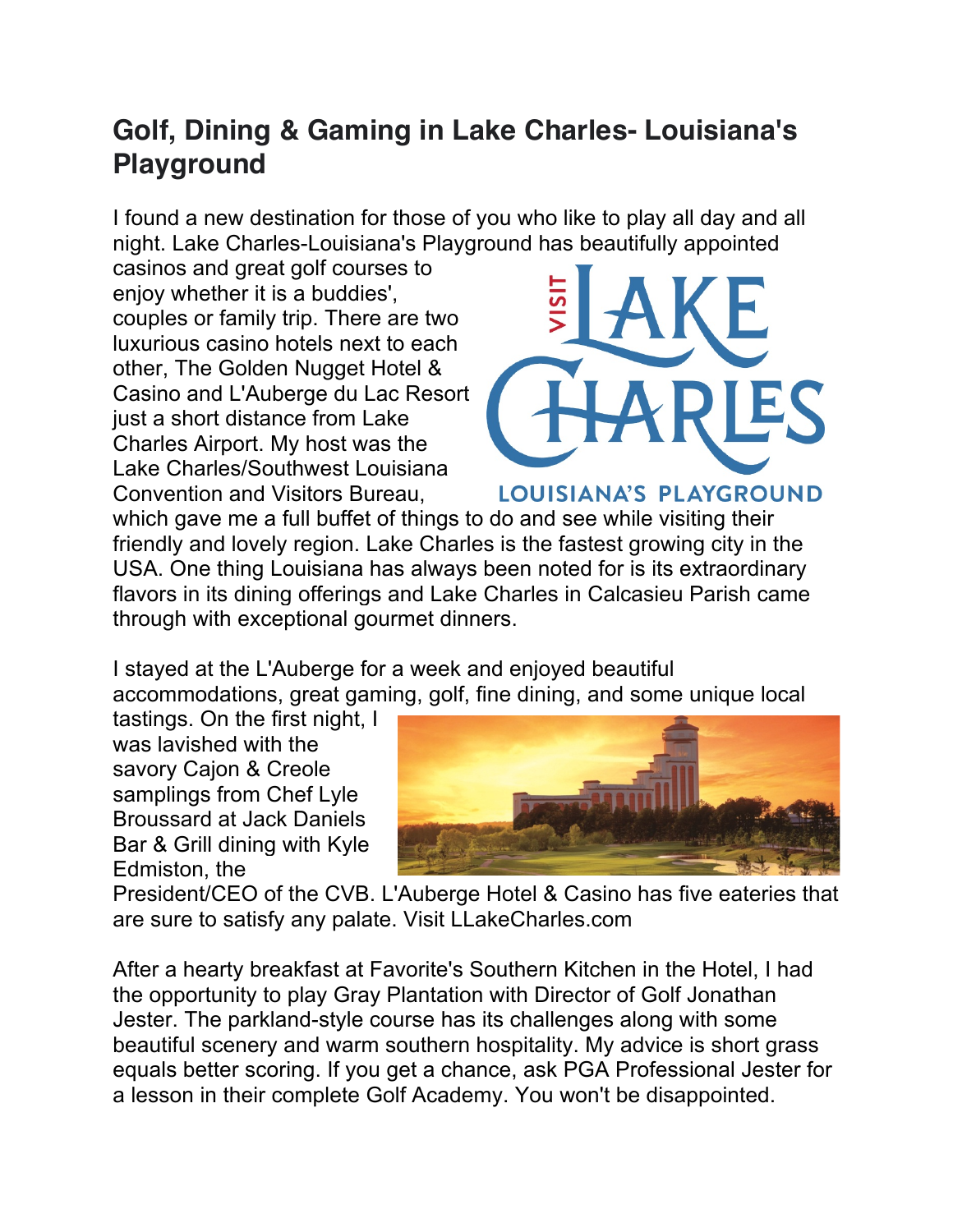After our round, we had a delightful lunch at The Grill in the Gray Plantation clubhouse. Visit GrayPlantation.com for more information.

For dinner, my hosts Will and Kathryn from the CVB took me to 121 Artisan Bistro at 121 Michael DeBakey Drive in Lake Charles. When you are old like me you appreciate Dr. DeBakey who was instrumental in artificial heart transplants and many other surgical procedures that are common today but were ground-breaking in the 50s & 60s. Lake Charles should be proud to have him as one of their favorite sons. Back to dinner which was just superb. Chef & Owner Ben Herrara creates tasty southern Louisiana inspired dishes with a touch of his Italian heritage seasoning every culinary conception. We enjoyed a sampling of the many unique starters including Lamb Lollipops and Flash Fried Oysters along with some great wine. We took advantage of the seafood specials of the evening to complete our dining experience.

The next morning I was off to The National Golf Club of Louisiana in Westlake, northeast of Lake Charles. The 7,000 yard Dave Bennett 2009

design sits on a 600-acre development wandering through towering stands of Lousiana pines, providing an idyllic setting for a challenging day on the links. With 80 strategically placed bunkers and 14 water features that come into play, the golf course's rolling terrain and mounded fairways provide an interesting assortment of holes.



In May 2019, the city of Westlake broke ground on a new clubhouse to open in 2020. To go play visit NationalGCLA.com.

During my week I had the opportunity to visit two businesses producing local libations. The Bayou Rum Distillery in Lacassine is the largest privately-owned distillery in the USA, producing rum from locally grown fresh Louisiana sugarcane. The Bayou Rum signature recipe uses 100% molasses produced by the oldest family owned and operated sugar mill in the USA. With easy access off I-10, the new expanded facility houses a retail store with tours, luncheon area and tasting bar where I sampled many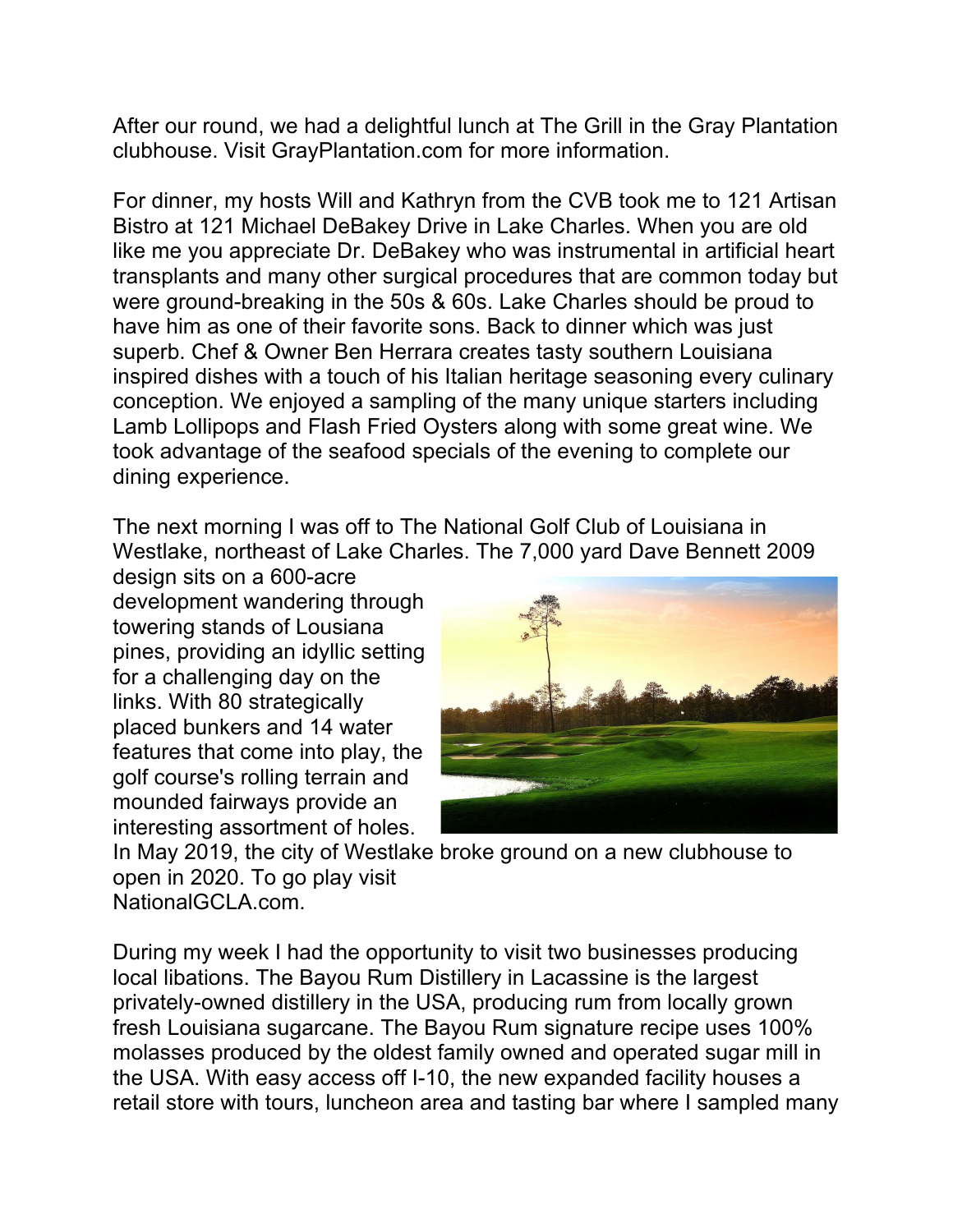of the award-winning rum concoctions available with Jeff Murphy, Head Distiller. Check it out at BayouRum.com.

My next stop was at Crying Eagle Brewery, named for the rough translation of Calcasieu, the Parish where the brewery is located, an Atakapa Indian Chief and the river that flows through the area. The Brewery crafts a myriad of beers that have very distinctive flavor profiles and serves them up in their Taproom which is housed in the same building along with a Bistro serving sandwiches and short order plates to enhance your samplings of their craft brews. Go to CryingEagle.com to learn more.

Once again my dinner was at one of Lake Charles's outstanding restaurants, Calla at Walnut Grove, a new business district with the unassuming restaurant on the 2nd floor. With a full staff of knowledgable personnel, Mixologist Jason LaBove and Chef Ryan Schwartz dishing out phenomenal treats like blue crab beignets, seared pork belly and bone marrow with onion jam and pairing them with specialty drinks and wines to complement the dining experience, Calla, which means beautiful in Greek, has become the quiet understated choice of the connoisseurs of cuisine in Southwest Louisiana. Another unforgettable meal.

I played the Country Club at the Golden Nugget the next morning. The Todd Eckenrode designed golf course was the best of the four I played this

week, stretching out to over 7,000 yards with a 73.4/130 rating/slope. The exceptionally maintained course, with a great diversity of holes, manicured greens, a splash of water mixed in here and there and natural setting, will be the perfect venue when the Korn Ferry Tour visits for the premier Lake Charles Championship March



23-29, 2020. The clubhouse is a welcoming haven for golfers and guests with a well-stocked pro shop, some lively music, and the 'piece de resistance,' The Chart House Restaurant, where I dined on a feast of flavors that evening. Visit GoldenNugget.com to learn more.